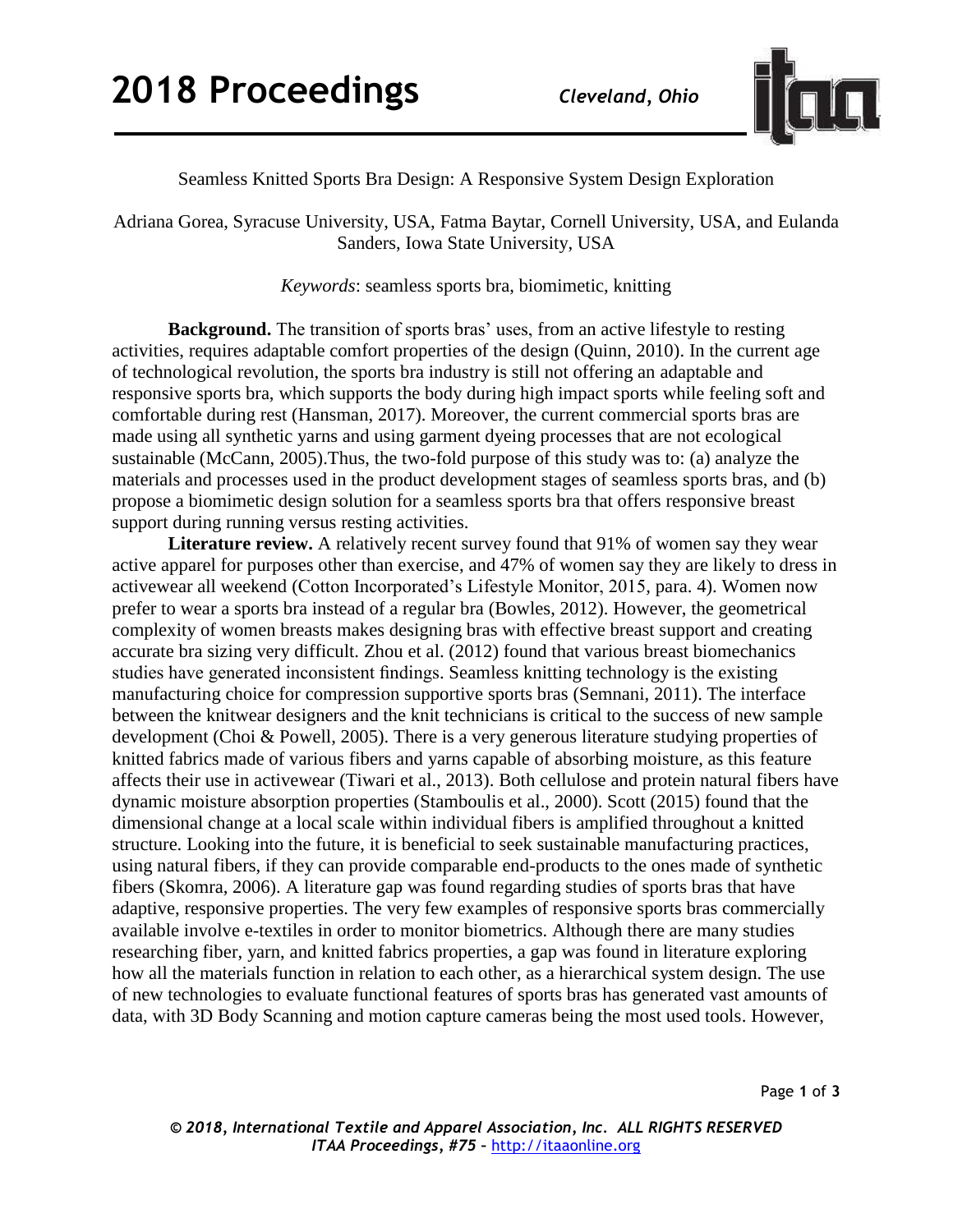translating the body scanning data into manufacturing specifications is done via trial and error, with no established methodology (Heinsohn, 2005).

**Methods and Results.** An in-depth interview with an experienced Santoni knitting technician provided data for mapping out the product development process of seamless sports bras. The 45 video and audio recordings that were collected were open coded and resulted in 650 different codes. The analysis of the relationships highlighted a tri-dimensional Business Model for Seamless Knitted Apparel. Separate frameworks were created for Product Development and the Tech Pack Model, to map out the complexities of the processes and identify innovation opportunities.

Furthermore, a biomimetic system framework was used to identify responsive interactions within wool/recycled Nylon yarns and various combinations of rib, tuck and mesh knitting stitches, when actuated by moisture. Twenty patterns were knitted in two different yarns, and physical measurements were performed on all swatches. Although the textile science literature shows that natural fibers swell as they absorb moisture, and this increase in fiber physical properties is enhanced by the knitted structures, this study found that knit fabric thickness decreased when the knitted swatches were actuated by moisture. Relaxation of wool fibers when absorbing moisture is therefore confirmed, as suggested by Öner & Okur (2013). Moreover, during the wetting process of the fabric swatches, mechanical change was observed, as per Scott (2015).

Combining results from testing of the knit swatches and product development mapping process, 15 sports bras were made and wear- tested using 3D body scanning in 14 different conditions (no bra, dry, after run, after rest 30 minutes)( Gorea & Baytar, 2016). Questionnaires asked subjects to evaluate perceived comfort and breast support during the testing stages. Results revealed that the new responsive design offers statistically significant compression in the dry condition. The bra became significantly less compressive after run. This result was however contradicted by the perceived breast support evaluated in the questionnaire, which showed that there was no significant difference in perceived breast support between the two conditions. After rest and partial drying, the compression returned to close to dry conditions. Overall, the analysis of the 3D body scanning results and questionnaire responses revealed that responsiveness of the new sports bra design was achieved but varied by subject, so improvements in the design should be pursued.

**Significance and future research.** The proposed systematic approach to the sports bra design, integrating together all processes and materials of a hierarchy serving the same function, that of offering responsive breast support, provides a new framing for the design process of a sports bra as a functional design garment. An investigation into alternative knitting technologies and their product development processes, could offer a more complete mapping of the sports bra product development process. The use of wool yarn as a functional material in activewear is in the infancy stages and requires further explorations. Moreover, this study highlighted the importance of combining results from 3D body scanning with data from questionnaires, to better evaluate perceived garment compression. Advances in the science that translates body metrics into material manufacturing will lead to improvements in the performance of the sports bras as

Page **2** of **3**